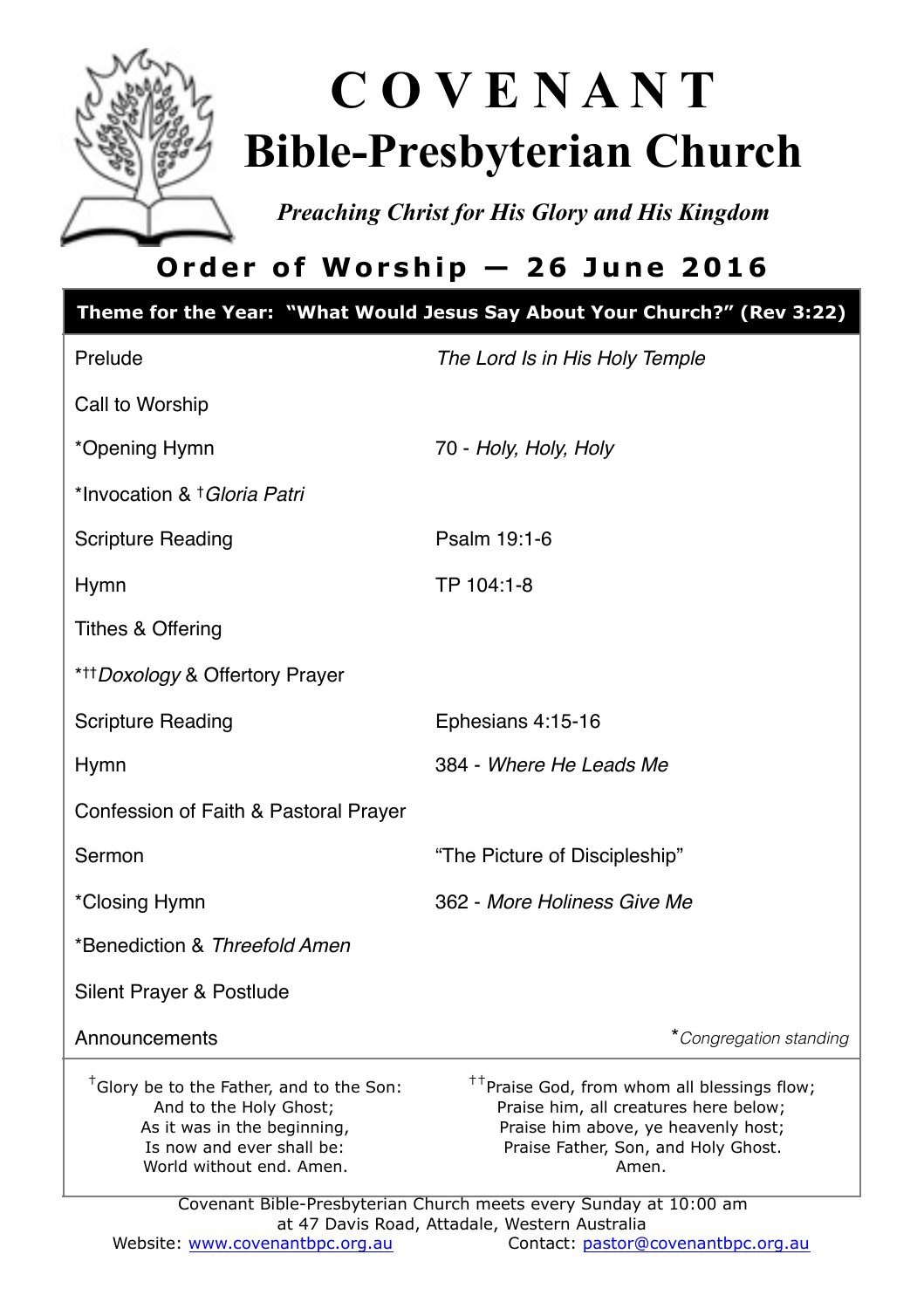#### **Forgiveness When There Is Repentance. Forbearance When There Is None.**

We are told to forgive, if not, God would not forgive us (Matthew 6:15).

At the same time, forgiveness is given upon repentance. Luke 17:3-4 - *"If thy brother trespass against thee, rebuke him; and if he repent, forgive him."*

Does God forgive when there is no repentance? No. But he forbears.

#### *Forgive As God Forgives*

We are told in Ephesians 4:32 - *"And be ye kind one to another, tenderhearted, forgiving one another, even as God for Christ's sake hath forgiven you."*

Colossians 3:13 - *"Forbearing one another, and forgiving one another, if any man have a quarrel against any: even as Christ forgave you, so also do ye."* 

The Christian is required to forgive as God forgives. He is required to forbear the sins of others and be patient with them.

#### *God Forgives Upon Repentance*

However, God only forgives when we repent. Luke 13:3 - *"I tell you, Nay: but, except ye repent, ye shall all likewise perish."*

Acts 3:19 - *"Repent ye therefore, and be converted, that your sins may be*  blotted out, when the times of *refreshing shall come from the presence of the Lord."*

God forgives sinners when they repent of their sins. But God does not grant forgiveness to those who are stiffnecked and refuse to repent.

In order to receive pardon from God, we must recognize our sins and repent. God requires repentance and so must we.

And when there is repentance, no matter the frequency of sin, we must forgive (Matthew 18:22).

#### *The Importance of Repentance*

Repentance is important because it's a person's only hope for real change. Acts 26:20 tells us that true repentance is accompanied by evidences of change - *"they should repent and turn to God, and do works meet for repentance."*

When a person doesn't admit their sins, they can never be transformed. If they aren't cognizant of their destruction, they won't switch course.

Repentance, therefore, demonstrates that we hate not only our sins but the direction we're heading, and need God's help to change us.

#### *Unrepentance Is Pride*

Why does an unrepentant person not repent? It is because he does not want to give up control of his life to God.

Whether it is motivated by fear or reluctance to comply, it is ultimately stubbornness. Proverbs 8:13 - *"When the wicked cometh, then cometh also contempt, and with ignominy reproach."*

But a person who is repentant will break out of that cycle of wickedness and contempt for others.

#### *Requiring Repentance of Others*

This is why it is important to require repentance from our offenders who are Christian. (It is not surprising when unbelievers don't seek forgiveness.) But believers ought to - *"If thy brother trespass against thee, rebuke him; and if he repent, forgive him."*

If we don't require repentance from our offenders, then we are standing in the way of their relationship with God.

They need God; they need to experience his forgiveness. If they don't seek forgiveness for the sins they have done, how can they ever be forgiven of them? They have not merely sinned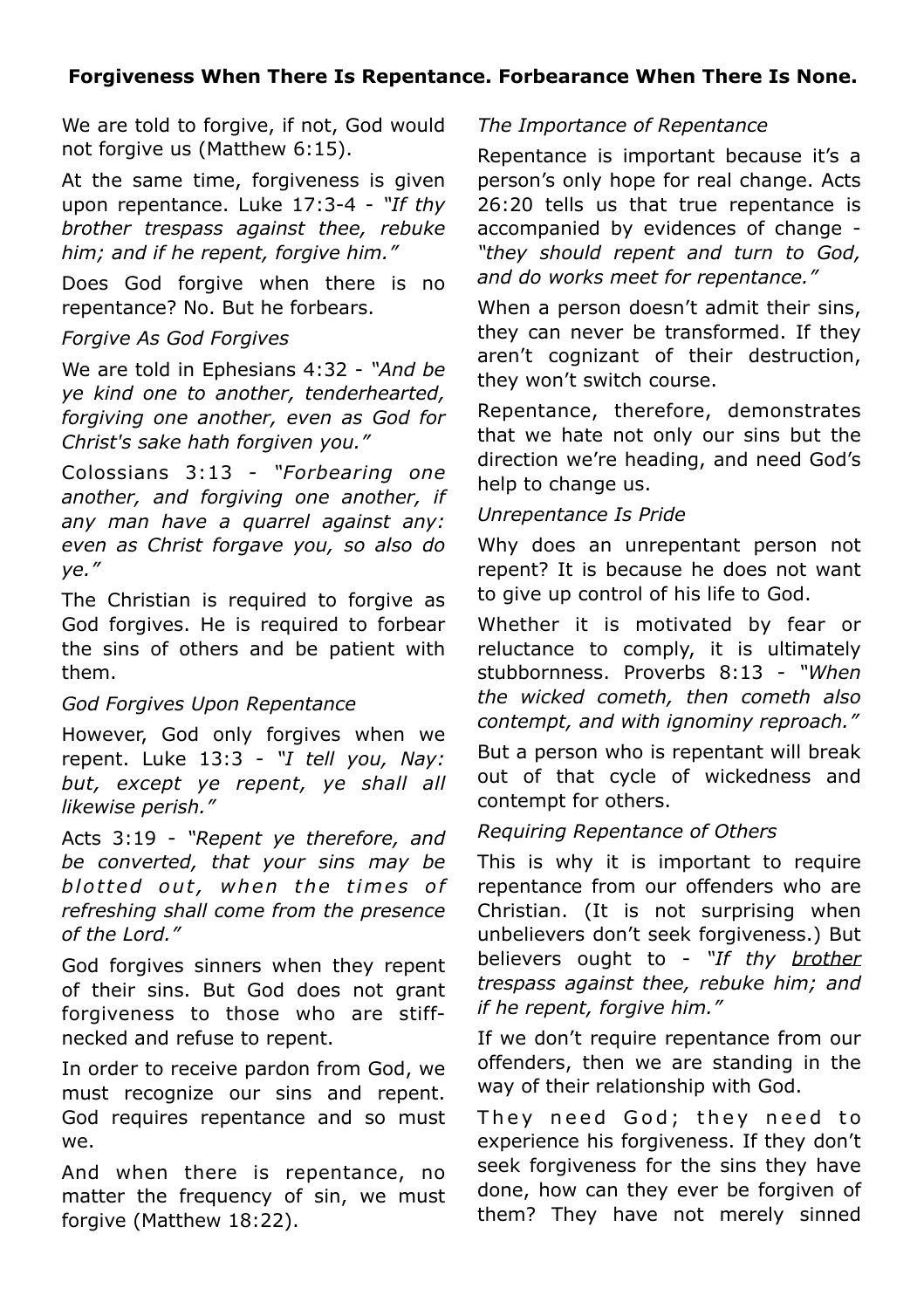against us, they have sinned against God! They must repent; we must forgive. This is the same with God. This is the same with us.

#### *What If They Don't Repent?*

There are several things we are to do when there is no repentance.

Firstly, we are to remember the forgiveness that we have in Christ. We have sinned grievously, but God has forgiven us when we went to him in repentance.

We are to rejoice that we are no longer enemies of God.

Secondly, we are to give our hurts to God. When we are sinned against, there will be great anger and pain.

God notices our pain. Psalm 56:8 says, *"Thou tellest my wanderings: put thou my tears into thy bottle: are they not in thy book?"* God keeps track of our sorrows - he notices them.

And in due time, he will heal us. Psalm 147:3 says, *"He healeth the broken in heart, and bindeth up their wounds."*

Thirdly, we are to know that God is just. In our hearts or by our hands we are not to take revenge. We can have faith that God will avenge if it is necessary. Romans 12:19 - *"Dearly beloved, avenge not yourselves, but rather give place unto wrath: for it is written, Vengeance is mine; I will repay, saith the Lord."*

Fourthly, we are to be willing to forgive and to forbear until they repent.

We are to desire their repentance. We are to love them. This requires us to be forbearing (Col 3:13). We will bear with their sins towards us.

We must show our forbearance. Romans 12:20 - *"Therefore if thine enemy hunger, feed him; if he thirst, give him drink: for in so doing thou shalt heap coals of fire on his head. Be not overcome of evil, but overcome evil with good."*

This is what God does to the wicked. He is long-suffering, giving them mercy each day. May God give us strength to forgive and forbear.

*~ Pastor*

#### 88888

#### **Westminster Larger Catechism**

Q. 76. What is repentance unto life?

A. Repentance unto life is a saving grace, wrought in the heart of a sinner by the Spirit and Word of God, whereby, out of the sight and sense, not only of the danger, but also of the filthiness and odiousness of his sins, and upon the apprehension of God's mercy in Christ to such as are penitent, he so grieves for and hates his sins, as that he turns from them all to God, purposing and endeavoring constantly to walk with him in all the ways of new obedience.

Q. 77. Wherein do justification and sanctification differ?

A. Although sanctification be inseparably joined with justification, yet they differ, in that God in justification imputeth the righteousness of Christ; in sanctification of his Spirit infuseth grace, and enableth to the exercise thereof; in the former, sin is pardoned; in the other, it is subdued: the one doth equally free all believers from the revenging wrath of God, and that perfectly in this life, that they never fall into condemnation the other is neither equal in all, nor in this life perfect in any, but growing up to perfection.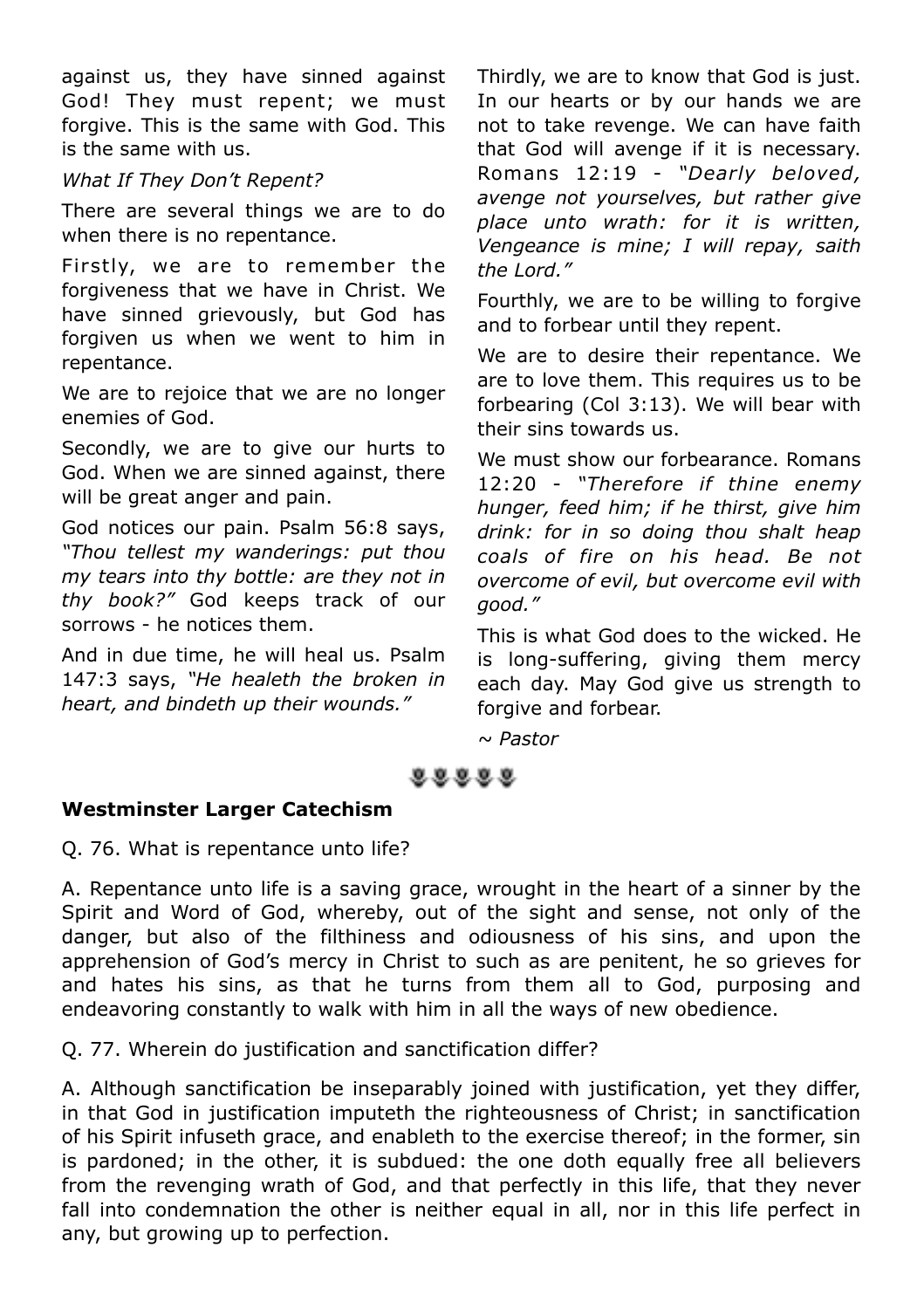## **Worship Service Roster**

| Service                  | This Week (26.6.16)                            | Next Week (3.7.16)                                       |
|--------------------------|------------------------------------------------|----------------------------------------------------------|
| Speaker                  | Mark Chen                                      | Mark Chen                                                |
| Worship Leader           | Johnson Lim                                    | Mark Chen                                                |
| Pianist                  | Eugene Lim                                     | Elizabeth Huang                                          |
| Welcomers                | Kim & Jessalyn Leow                            | Jacob & Merilyn Woo                                      |
| <b>Offering Stewards</b> | Ken Hong*, Paul Butler*<br>David Pang, LH Chua | Ken Chong*, Rex Sriharan*<br>John E Tan, Ian Read        |
| Usher                    | Joyce Ng, Josephine Austin                     | Eva Chiu, Angela Yap                                     |
| <b>Kitchen Duties</b>    | Grace Wang*, August Ng<br>Lydia Orchard        | May Poon*, Merilyn Woo<br>Rosemary Fitzpatrick, Ken Hong |
| <b>Prayer Meeting</b>    | 1 July 2016                                    | 8 July 2016                                              |
| Facilitator              | Jimmy Orchard                                  | Mark Chen                                                |
| Pianist                  | Eugene Lim                                     | Jerome Ng                                                |

#### **Announcements**

- 1. A warm welcome to all worshipers. May God richly bless you. Please stay behind after the service for fellowship and tea.
- 2. We will be celebrating Lord's Supper next Lord's Day. Please bring a dish to share at the fellowship lunch.
- 3. Next week's message: "Why Nehemiah?" (Nehemiah 1:1-3).
- 4. Next week's Junior Worship message "Fear God, Honor the King" (Esther 2:19-23). Speaker - Yen Fye Yap.
- 5. Retirees' Bible Study. Tuesday, 28 June 2016, 10 am. The movie "Courageous" will be screened. For more information please contact Kim Leow at 0405 407 838.
- 6. Creation Ministries International. Have you wondered why your witnessing falls flat and people fail to respond? Many comment that science has disproved the Bible and therefore it is not relevant to today's modern world. But what's the answer? Can the majority of scientists really be wrong? Dr Don Batten will speak on *Creation: A Key to the Gospel* at 7.30pm on Friday, 29 July 2016 at Covenant Bible-Presbyterian Church. Please keep the date free.

| <b>Appointments for the Week</b>                                                                                                                                                                             |                      | Last Lord's Day Tithes & Offering, &                                                                                                                                                                                                              |  |  |
|--------------------------------------------------------------------------------------------------------------------------------------------------------------------------------------------------------------|----------------------|---------------------------------------------------------------------------------------------------------------------------------------------------------------------------------------------------------------------------------------------------|--|--|
| TUE<br>10:00 am Retirees' Bible Study<br><b>WED</b><br>10:00 am Craft Group<br>7:45 pm<br>FRI<br>$4:30$ pm<br><b>JF &amp; TF</b><br><b>SAT</b><br>$9:00$ am<br>Sunday School<br>SUN<br>$10:00$ am<br>Worship | CBI & Prayer Meeting | <b>Attendance</b><br>General Fund - \$7,020.00 (#579 - \$2,800.00,<br>#580 - \$210.00, #581 - \$1,000.00). Missions<br>Fund - \$790.00. Building Fund - \$110.00 (#379<br>- \$110.00). Total Tithes & Offering - \$7,920.00.<br>Attendance - 163. |  |  |
| <b>Building Fund to Date</b>                                                                                                                                                                                 |                      |                                                                                                                                                                                                                                                   |  |  |
| Available Building Fund                                                                                                                                                                                      | \$81,700.47          | <b>Building Fund Account:</b>                                                                                                                                                                                                                     |  |  |
| <b>Outstanding Pledges</b>                                                                                                                                                                                   | \$5,895.00           |                                                                                                                                                                                                                                                   |  |  |
| Last Week's Collection                                                                                                                                                                                       | \$110.00             | Covenant Bible-Presbyterian Church                                                                                                                                                                                                                |  |  |
| Total                                                                                                                                                                                                        | \$87,705.47          | (Westpac Bank, Applecross)                                                                                                                                                                                                                        |  |  |
| Outstanding Loan                                                                                                                                                                                             | - \$430,000.00       | BSB: 036-031 Acct: 316969                                                                                                                                                                                                                         |  |  |
| Amount Still Needed                                                                                                                                                                                          | \$342,294.53         | SWIFT: WPACAU2S                                                                                                                                                                                                                                   |  |  |

Elders: *Mark Chen (Pastor)* 6114 4242, 0415 932 373. *Jimmy Orchard* 0413 274 407. Deacons: *Ken Chong* 0402 553 313. *LH Chua* 0435 601 373. *Terence Lee* 0418 845 617. *Johnson Lim* 0402 145 682. *Jacob Woo* 0421 212 206.